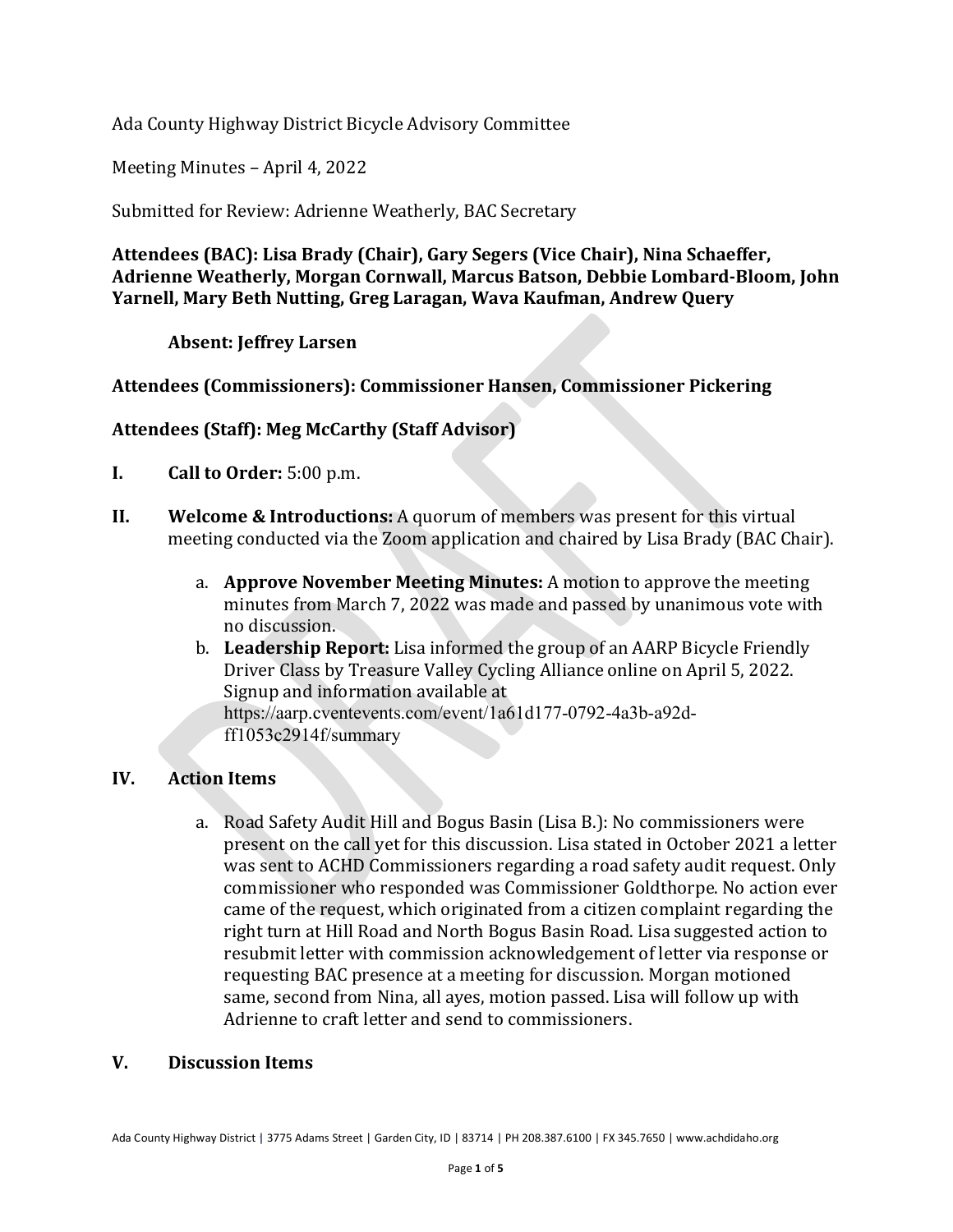a. Bike Facility Inventory Subcommittee Formation (Meg M.): With the Bike Map Subcommittee, same volunteers would be recruited for the Bike Facility Inventory Subcommittee. Committee consists of Andy, Mary Beth, Wava, Morgan, and Gary). All members confirmed commitment to continue on this committee. Mary Beth asked what the members would be asked to do and the goals of the committee. Meg stated the purpose would be to identify LTS on bike lanes and take action on bike inventory the BAC sees fit. Gary added an audit of substandard facilities would be suggested to improve conditions. Lisa noted the TVCA used the bike map to show legislative decision-makers what's going on in Ada County and noted there are funding sources to help with improving current conditions. Gary encouraged committee members for each district to identify areas that don't make sense or point out areas of concern or needing further attention. Meg stated she would be in touch and keep this topic in mind as everyone is out riding in the community and encouraged people to share with friends by Googling "ACHD Bike Resources" the link will be available. John inquired how newer BAC members understand how subcommittees work and how to best serve on a subcommittee. Meg explained more about subcommittees and noted in the past a flowchart of subcommittees was included on the last page of meeting minutes. Meg will share info with Adrienne so this information can be added to the minutes in the future. Subcommittees: Policy, IFYWP, All Committee to include ADA and PAG. Gary stated the subcommittees are a work in progress and continue to evolve. John commented a flowchart and a line or two about what they are to find out how to best fit into the best subcommittee for him, and perhaps others, would be helpful. Lisa gave a brief history and explained subcommittee topic focus helps inform the rest of the committee on specific topics.

b. Policy Subcommittee Report: Gary Segers provided information pertaining to the Policy Subcommittee with the intention is to share ideas he and Marcus came up with to provide ideas on how policy should be approached. This portion of the discussion is informational, and the outcome goal will be to give BAC an opportunity to ask questions to clarify. Then members can take time between now and next month to come back in May to decide which policies to forward to commissioners to action, which to change, and which to modify. Then commissioners will be asked to spend attention on the policies we choose. Gary presented summary of information and explanations of current policy and guidance and recommendations moving forward (further information provided in slide presentation). First policy reviewed was Work Zone Safety for Bike/Ped. Debbie asked how to ensure developers/contractors are all on same page with policy and is ACHD staff assigned to inspect and enforce policy on site. Meg explained ACHD has team of inspectors assigned to project locations, DTS and inspectors supply developers with temporary traffic control plan. RITA shows inspectors assigned to each project. A brochure would be part of packet developers would receive, but challenge is in delegation of tasks to team members maybe not knowing about policies/procedures. Debbie clarified large building construction in areas where there is only room for materials in public right of way and how contractors and subcontractors are receiving the educational material in a timely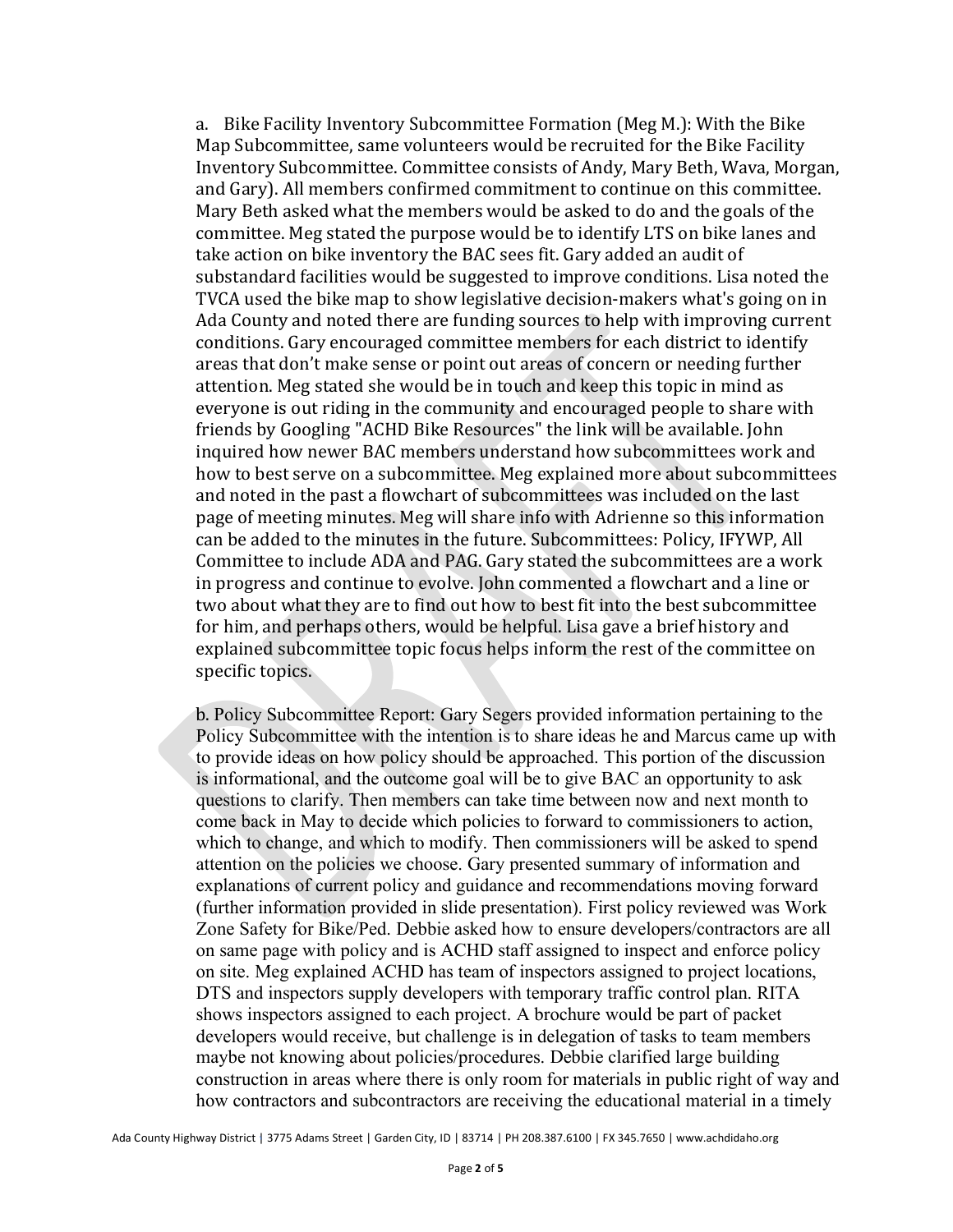manner to adequately set up work zones are challenges. Gary acknowledged that education and enforcement are definite challenges. Debbie agreed policy revision is a good thing and once standard is adopted then it will become the way things are done across the board. Second policy reviewed was the Roadways to Bikeways Plan. Gary provided history on this plan and suggested we need a new plan to eliminate confusion with current use of two documents (original plan and addendum) and update based on growth and relevancy. Lisa noted the new buzzword is Safe Systems approach and the hope is to move in that direction. Next was a review of the Speed Management Policy. Current policy works with 85th percentile policies and recommendation would be to update this policy to adopt Vision Zero strategies and AASHTO Green Book recommendations. Greg noted there are many conversations nationwide about methodology surrounding speed limits for autos on roadways. Policy changes will have to progress to the level where new laws are made, caution must be taken. Gary agreed and stated we have to start somewhere to let commissioners know these are important issues needing attention. Gary invited Marcus to provide suggestions on updates to ACHD policy. Marcus suggested a harder look at modification of current policies to include roundabout design, bike lanes general maintenance, bicycle facility design, and roadside barriers. Meg commented on citizens being able to request a bike lane to be swept at any time and sweepers are pretty responsive, usually same day or next day. Mini sweeper is on its way from Ireland and should be here by mid-May. Commissioner Hansen asked if Marcus found bicycle lanes only get swept by request and auto right of way gets swept as a rule. Marcus confirmed there are two different standards for sweeping the roadway clear of debris for automobiles versus bicycles. Gary summarized by noting the policies need to keep the less comfortable bicyclists in mind when thinking about how people use the roadway. May agenda will include a request and discussion with committee members on how to work for fixes on policies for the future. Commissioner Pickering stated the process is long and please remember to practice patience. Further, Commissioner Pickering asked if any policies crossed over with Boise's Vision Zero program. Gary noted there could be some crossover but not sure. Commissioner Pickering asked if there is crossover discovered to please point that out as well as Vision Zero policies on a nationwide level, and Gary agreed. Debbie asked about speed limit change on Harrison Blvd. area and Commissioner Hansen stated there are several reasons speed limits are changed, from citizen requests and police patrol input. Commissioner Hansen agreed policy does need to be consistent with practice. Lisa stated there has been a speeding problem on Harrison and 13th and citizens got involved, same with Kootenai. Greg noted design changes are necessary, not just implementing policy and putting up a new sign and reiterated Commissioner Hansen's statement about people driving speeds that conditions allow, not necessarily what the sign says. Lisa thanked Marcus and Gary for their efforts and asked committee to review for action item on May agenda. Any thoughts can go to Meg, Lisa, Gary, and Marcus.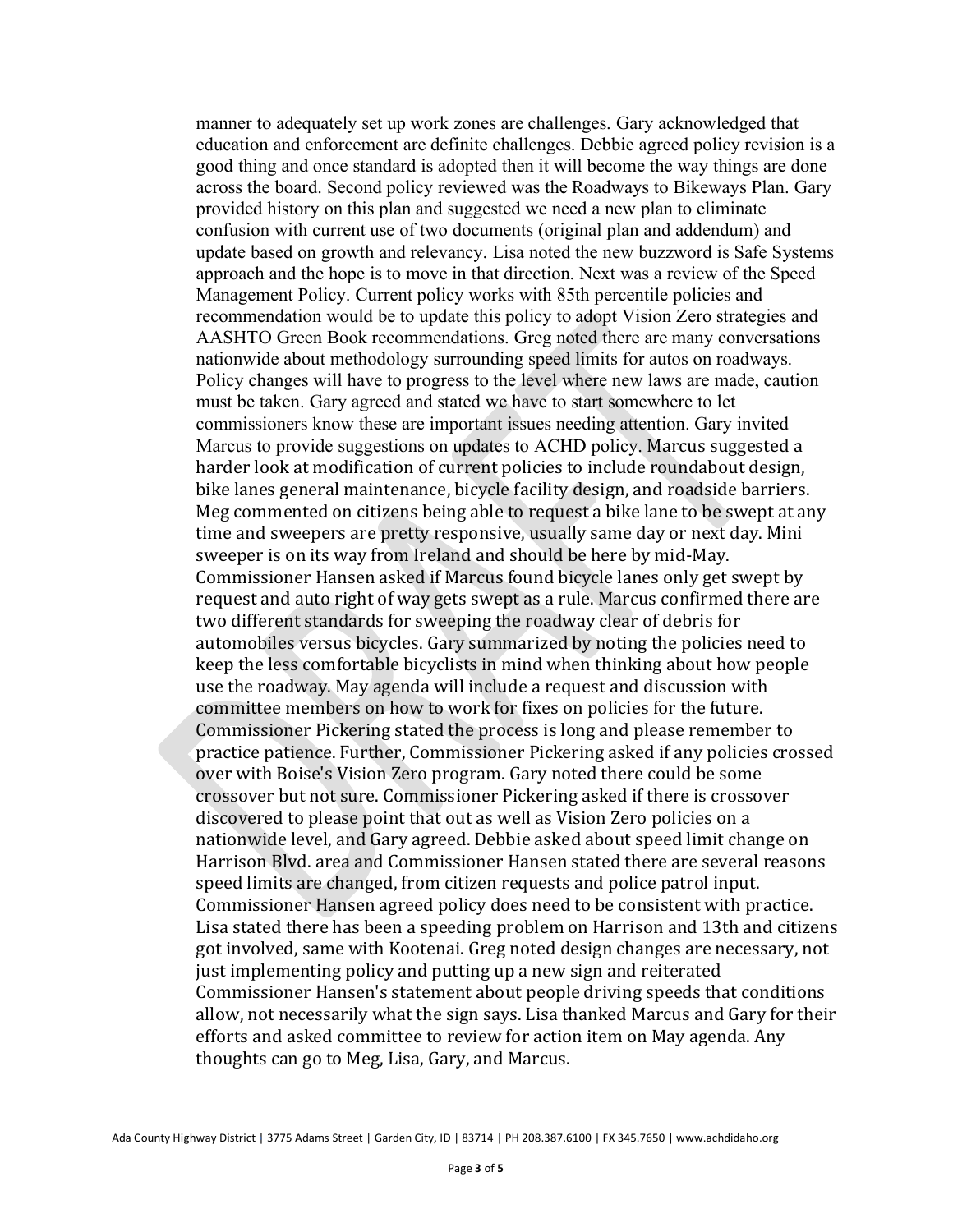c. Upcoming Outings: Meg encouraged committee to check out Maple Grove project but also the Poplar/Ustick ride. Helmets are strongly recommended, safety vests are required. Nina, Lisa, and Tom are cycling instructors and expectation is for them to direct the flow of bike ride. Please invite public/neighbors/friends/etc. to join on the ride, and citizens are also required to wear vests. Marcus offered one of his bikes if someone needs assistance with a bike.

#### **V. Open Public Comment**

a. Clancy Anderson: Pertaining to traffic control plans, ACHD crews need to have traffic control plans in place. Regarding the Emerald overpass project, no traffic control plan was in place and there was a bicycle crash. Police report it was said the overpass infrastructure was partially responsible for the crash. Only thing that happened was "bike lane closed" and now barricades to try to absolve ACHD of liability. Some users may not be able to navigate the barriers which creates huge infrastructure gap in accessibility and should be fixed right away. Clancy suggested ideas to Director Wong, such as adding curb ramps, closing south side, adding improved pedestrian crossing on the east side. Clancy requested further action on traffic control plans because it is a huge infrastructure gap. Greg asked since we are already asking about road safety audit on Harrison hill if we can an audit request for this section of roadway as well. Lisa acknowledged deep concern from all committees and agreed with Greg. Greg motions to add request addition of road safety audit for Emerald overpass to current Harrison request. Gary seconded and thanked Clancy for bringing up this issue and asked Clancy if he would be willing to submit comments to incorporate into letter. Meg asked about virtual availability of traffic control plans immediately for reference. Clancy stated traffic control plans are not available readily to the public, and they are supposed to be kept on site and inspectors should have it as well. Clancy noted public should be able to readily view these plans as well. Lisa noted Emerald is a multi-jurisdictional project (ACHD and overpass is owned by ITD). Clancy stated he would send his emails sent for addition to the letter. Mary Beth wondered if we should send a separate letter for Emerald since the complexity is greater with that corridor and Lisa and Gary acknowledged this would be an additional separate letter. Vote of committee taken and motion passed. Lisa thanked Clancy for involvement.

#### **VI. Adjourn – 6:22 p.m.**

**Next Meeting: Regular Meeting on Monday, May 2, 2022 at 5:00 p.m.**